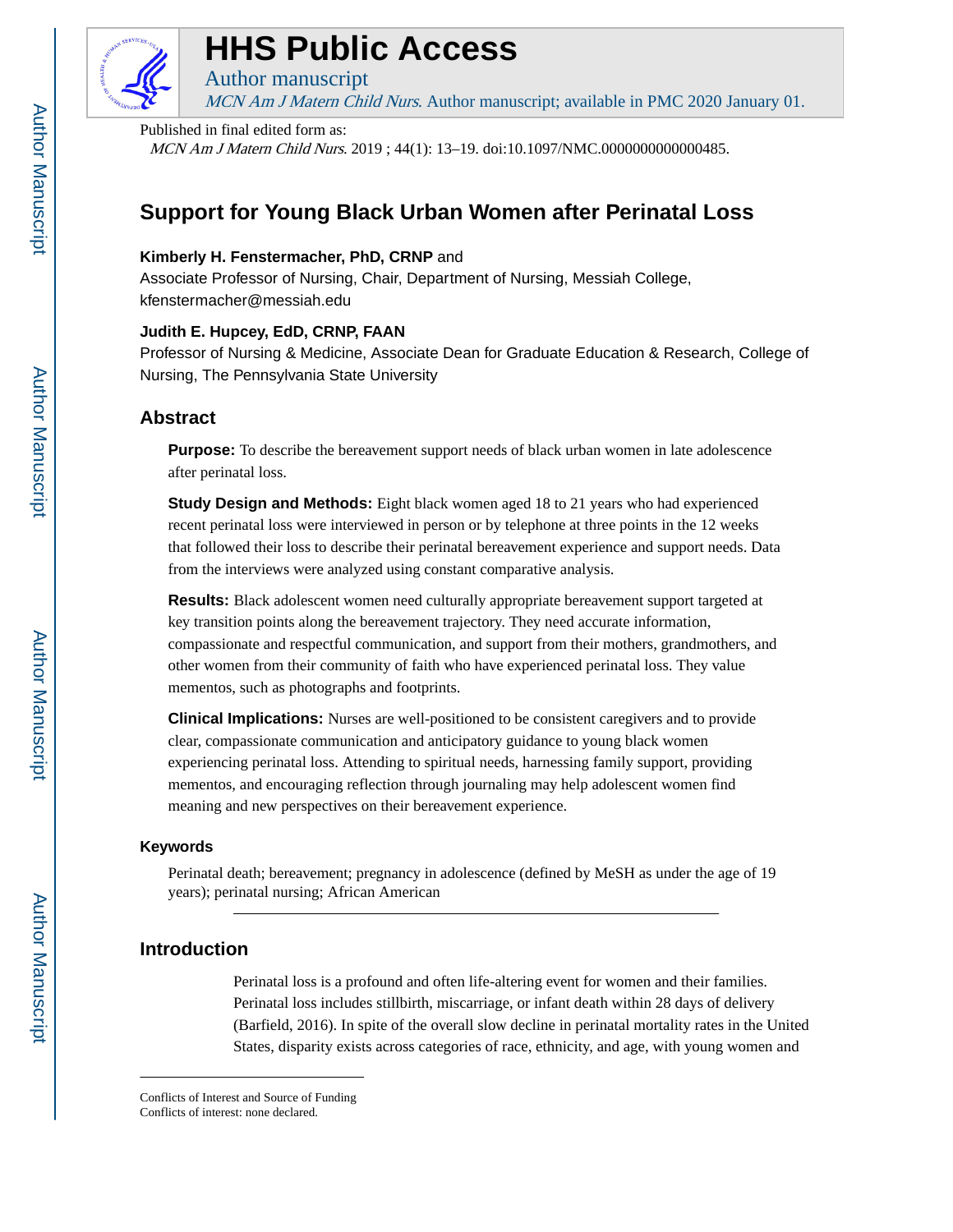non-Hispanic black women experiencing the highest rates of perinatal loss (MacDorman & Gregory, 2015). The perinatal mortality rate in non-Hispanic black women remains more than twice the rate for non-Hispanic white women, with women under the age of 20 experiencing higher rates of fetal mortality than other women of child-bearing age (Gregory, Drake, & Martin, 2018).

Although black non-Hispanic adolescents experience a high rate of perinatal loss by virtue of both race and age, few studies have been conducted to explore their perinatal bereavement experience. Response to perinatal loss is variable and influenced by cultural norms, past experience with loss (Fenstermacher & Hupcey, 2013; LeDuff, Bradshaw, & Blake, 2017), and the meaning that is ascribed to the pregnancy (Fenstermacher, 2014). Evidence about the bereavement experience and support needs of adolescent black women and how their needs might differ from needs of other women who experience perinatal loss is lacking. Addressing this gap in knowledge is important to nurses who care for young black women as they traverse the bereavement experience that follows perinatal loss.

Here we describe the perinatal bereavement experience and support needs of black urban women in late adolescence as identified through a grounded theory study that explored the perinatal bereavement experience in this population. The study, with theoretical results previously published, produced a substantive theory of "enduring to gain new perspective" which explicates the phases of the bereavement experience in the first 12 weeks after perinatal loss (Fenstermacher, 2014). We present additional findings from a secondary analysis of the narrative data specifically on the bereavement experience and support needs and offer suggested clinical implications for nurses to facilitate strategically timed bereavement support at critical transition points during the first 12 weeks following perinatal loss.

# **Study Design and Methods**

After institutional review board (IRB) approval, non-Hispanic black urban women ranging in age from 18 to 21 years (late adolescence) with a recent perinatal loss were recruited with the help of perinatal bereavement coordinators at three inner-city hospitals in Pennsylvania. Participants were interviewed shortly after perinatal loss and at two additional points within the first 12 weeks after their loss to elicit a description of the bereavement experience and support needs in the immediate perinatal loss period. Trustworthiness was assured through an audit trail of field notes and memos as well as peer debriefing. Constant comparative analysis as per with grounded theory methods (Corbin & Strauss, 2008) was used to analyze the data to produce the substantive theory (Fenstermacher, 2014). Data saturation of the theoretical categories for the theory derivation was reached after eight participants were interviewed. Findings presented here are the result of revisiting the data to answer the question; "What are the bereavement experiences and support needs of young black women after perinatal loss?"

#### **Sample**

Inclusion criteria stipulated that all of the participants were non-Hispanic urban black women, unmarried, English speaking, and with no prolonged hospital stay after their loss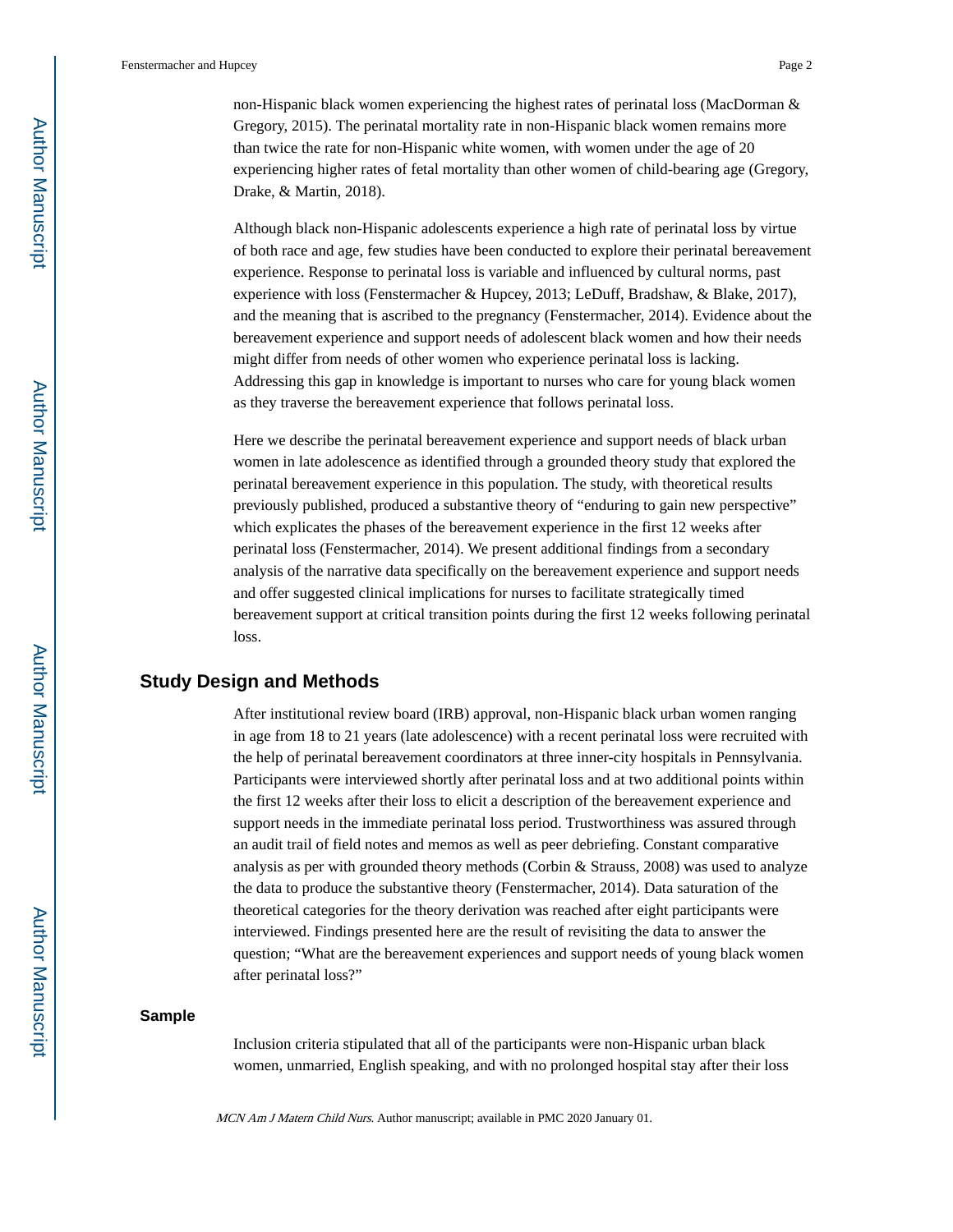(Fenstermacher, 2014). Six were partnered at the time of loss—two of whom remained so at the end of the 12-week study. None had planned their pregnancies. Average gestational age at the time of loss was 19.8 weeks (range 9–32 weeks). Of the eight, three miscarried, three gave birth to a baby who was stillborn, and two experienced the death shortly after birth one whose baby died shortly after birth in the newborn intensive care unit, and one whose preterm (18 weeks gestation) twins died in the delivery room. Among the interview questions were "tell me how you are coping with your loss" and "what has helped you (or not helped) during this time?"

# **Results**

Participants described their bereavement experience and specific support needs following their loss. As the interviews were analyzed, transition points along the bereavement trajectory were found to represent opportunities for providing bereavement support: during the loss event, immediately following the loss event, during the hospital stay, at hospital discharge, and during follow-up. The transitions illustrate changing perinatal bereavement support needs over time.

#### **Support During the Loss Event**

The loss event was described as a time of uncertainty, chaos, and fear. Participants recalled the event in detail, reporting that they felt alone and scared. When the cramping and spotting started, many of them described feeling confused about what was happening to their bodies, particularly if they had not yet had a prenatal visit where they may have been advised about the signs of preterm labor. One participant said, I was on my way to school and I started having back pains. I really didn't pay attention ... and then my water just broke and there was blood everywhere. These young women had unspoken questions—"What is happening to me?" and "Will my baby make it?"—and they wanted honest, direct answers. One participant recalled, I was emotional because I didn't know what was going on. The whole time I was there, I still didn't like believe it. Thus, to the extent possible, compassionate and accurate information about what is happening should be offered during the loss event. When the gestational age of the baby is known to be incompatible with life (e.g., by ultrasonography completed in the ambulatory clinic), it is important to avoid implying that the baby "might still make it."

#### **Support Immediately Following the Loss**

Immediately after the loss, decisions must be made about whether to hold the baby, disposition of the baby's remains, and what type of funeral or memorial (if any) should be planned. Several women in this study chose to hold their baby, although they reported that they needed encouragement from the nurses to feel brave enough to do so. Some reported being too scared to hold the baby, but all who did were grateful for the opportunity. Many did not initially understand that their extremely pre-term infant would still look like a baby, just much smaller. One mother described her feelings about holding her stillborn daughter: It's like I want to spend as much time as I can, because I thought I'll probably never see her again. I couldn't even sleep that night. I was just up the whole night.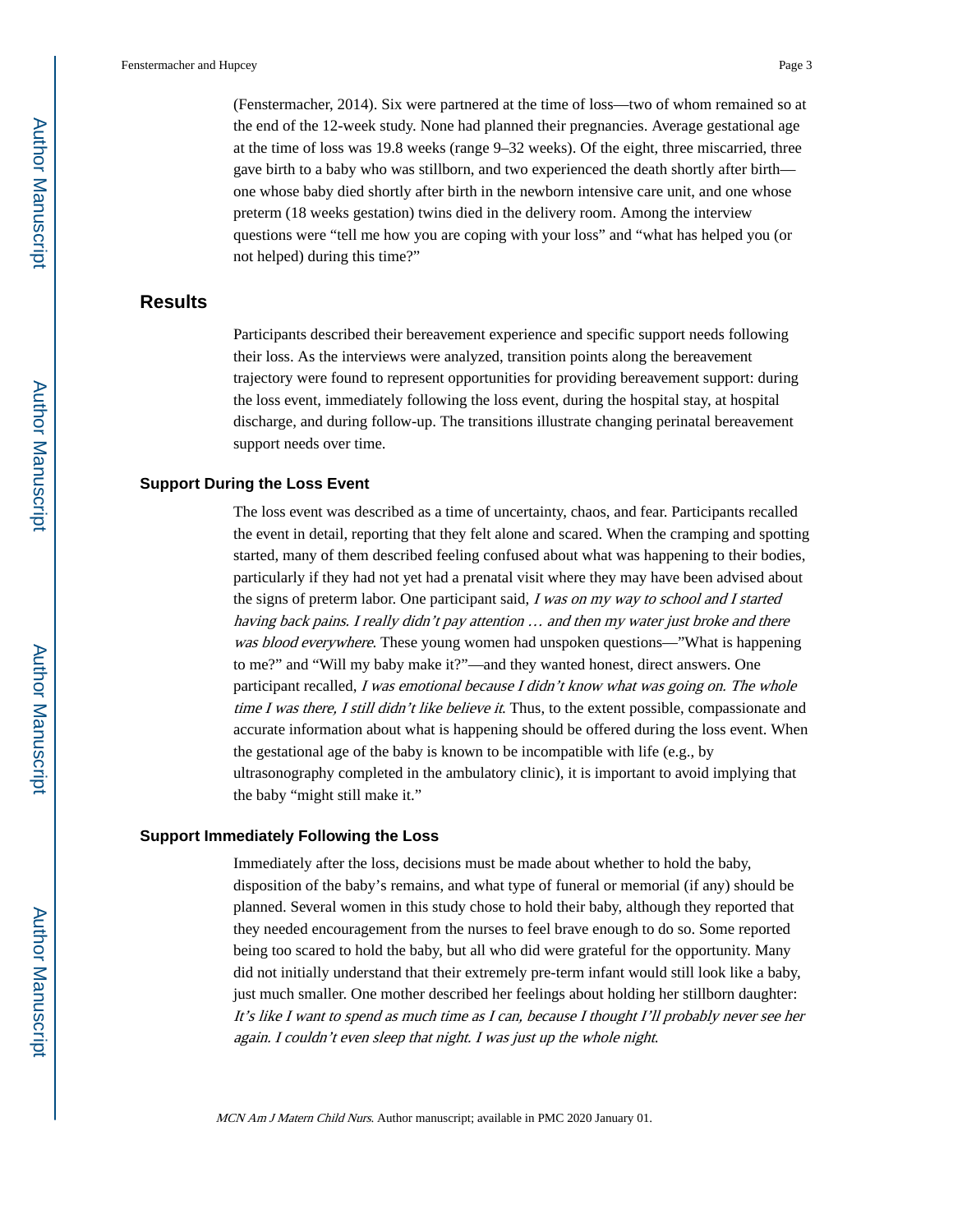Alternatively, those who miscarry early (e.g., at 9 weeks) may see clots and tissue rather than a formed fetus, which was true for two study participants. The nurse who offers a description of what the mother is likely to see in an empathetic, compassionate way helps with the mother's fears and uncertainty.

Financial resources and a maternal grandmother's input were two factors that informed the women's decisions about whether to have an autopsy, to hold a funeral, or to cremate the baby. Only one of the participants had a funeral service, and one had a service of remembrance in her grandmother's home. One woman buried her baby's ashes with her grandfather, a practice allowed by some cemeteries. Others opted for hospital cremation, primarily because of cost:

No, they said we can't keep the ashes. The ashes went to the hospital and like at a burial site for the baby. And I thought it was okay because the funeral costs like a whole lot of money. So that [cremation] was the best decision to do. As young women consider the options available to them regarding the disposition of their baby's remains, nurses can provide guidance to educate them about the choices and urge them to also consider counsel from their family members. Final disposition decisions can be fraught with emotion and confusion about what is the "right choice," but the process must be undertaken with respect and compassion in such a way as to honor the meaning that a woman has given to her pregnancy (Levang, Limbo, & Ziegler, 2018; Limbo, Kobler, & Levang, 2010).

#### **Support During the Hospital Stay**

During the hospital stay, nurses and other healthcare providers and support staff, such as chaplains, play an important role in offering bereavement support. It is imperative that bereaved mothers receive affirmation that what they are feeling is "normal" and that they be cared for with a kind, caring, and respectful attitude. Compassionate care from hospital staff was helpful, as one participant stated: The people in the hospital were all very generous and helpful. They were very sympathetic. They expressed their condolences and everything. So that's another part that helped. The nurses were very helpful and generous … very sympathetic. According to another participant, The nurses, they talked to me and was there when I needed them. There was a nurse that came in here and talked. Some of the nurses said they didn't know how I was doing it, but it was going to be okay.

And another: I don't know, some people might have looked down at them and made it seem like it was their fault. They [the nurses] just treated me real nice.

The young women in this study all professed a strong faith in God, believing that God was in control, had a reason for their loss, and would see them through their grief. *I have God on* my side. He's brought me through things before. He'll bring me through this, said one. Attention to spiritual needs was an important part of the grief experience, with many of the participants reporting on the helpfulness of a visit from a church member and the power of prayer to give them comfort. One who received a visit from a woman from her church remarked, She has been wonderful. When she was 18, she was like 8 months when she had her miscarriage. She knows the experience of it. She knows the words to say...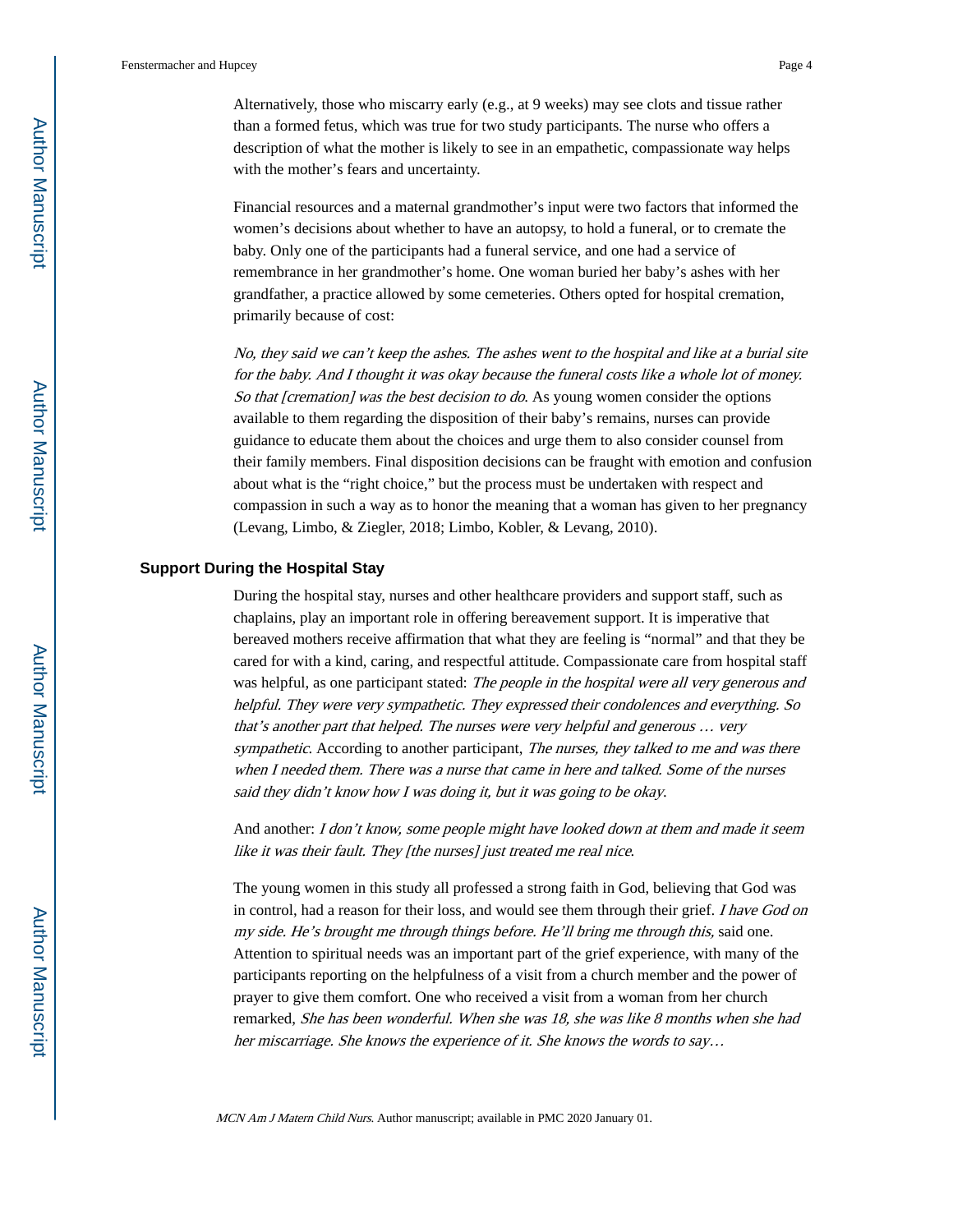Several participants reported that the loss of their baby was not the first time they had experienced a loss. Many reported recent losses, such as loss of a grandparent, a father, or friend. Assessing for prior losses may reveal opportunities for better understanding of the grief they are experiencing at the loss of their baby. One participant revealed, But losing my dad, and then two months later losing my daughter, that was like a deep hole I couldn't escape.

Participants were also clear that having consistent providers over the course of their hospital stay was preferable to retelling their story to each new physician or nurse: *I just want the* same person to check on me every time.

#### **Support at Hospital Discharge**

All of the participants delivered in a hospital with a perinatal bereavement support program, so each experienced some level of standardized bereavement support, which varied by gestational age of the baby and the resources of the individual hospital programs. Typically, support included tangible items, such as a memory box, footprints, hat, blanket, photographs, and bereavement pamphlets, as well as follow-up telephone calls after discharge. Participants reported that they were happy to have mementos to help them remember their baby, responding with such comments as I'm glad I have it and it's helped a lot.

Hospital discharge is a critical time of transition as the adolescents prepare to leave their baby for the last time. Most were anxious to put the hospital experience behind them. The discharge transition affords a time for teaching and anticipatory guidance. Staff can prepare them for what they might experience both emotionally and physically. For example, many participants reported feelings of jealousy, sadness, and anger when they saw other pregnant women, especially their pregnant friends: To be honest, I'm like why do you get to have a baby and I don't? So, I was slightly jealous. Another participant remarked, I just want to be by myself. I don't even want to look at pregnant people. They should be assured that feelings of jealously and anger are normal.

Only one of the participants reported having to go back to high school after her loss and inform others about what had happened. Having to explain her loss to teachers was awkward, but she thought it was important for them to know. Nurses can assess whether the mother is likely to need to disclose her loss and can offer suggestions for how she might share the information.

Physical symptoms, such as lactation, can be discussed to prepare women to deal with it and perhaps avoid unnecessary discomfort. For example, one participant commented, My breasts were very engorged and very tender, very sore. I can't even express how really painful it was, but it was like to the tenth degree … horrific pain.

Lastly, anticipatory guidance about gender differences in grieving may be helpful for those young women who are partnered at the time of their loss. Some participants reported feeling confused about the lack of reaction to the loss and the isolation they felt from their boyfriends: My boyfriend, he never wanted to talk about it. It was like to me- he didn't care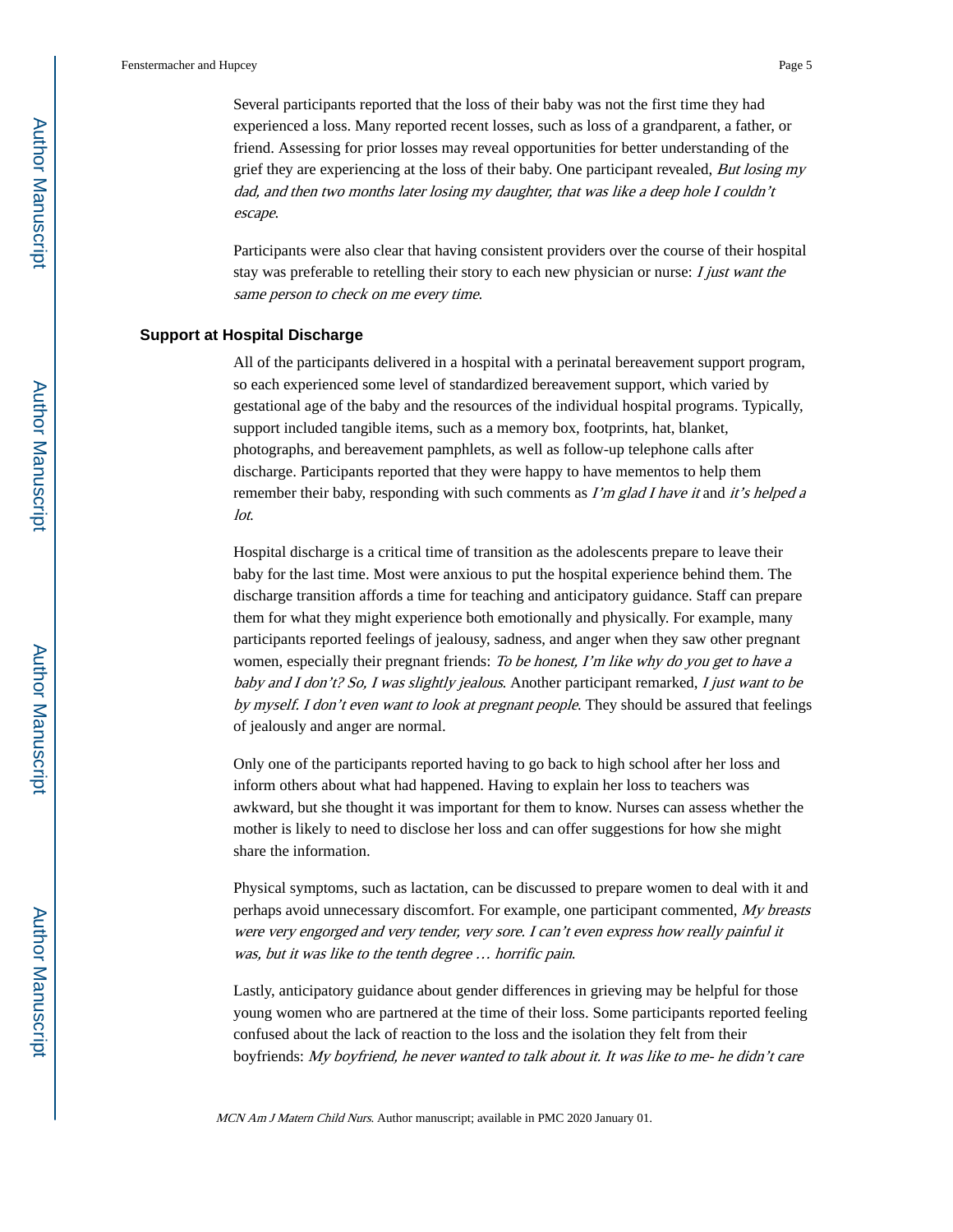… he never showed no emotion, never cried. Another reported, My boyfriend just blocked me out. For some, however, their boyfriends were very supportive and caring: He was there through thick and thin. You know some people's boyfriends they don't be there or they just don't want to deal with the baby, but it felt good to know I wasn't by myself. Another participant said, My boyfriend has been my most support. He's been so good throughout this whole thing. He has never left my side...

#### **Support During Follow-up**

Most of the participants received some type of follow-up support, whether it was a sympathy card or a telephone call from a perinatal bereavement counselor. Participants reported that the calls and cards were helpful. For one, It made me realize someone really cared. Another remarked, At first I thought it [telephone call] was weird and then I thought oh, they actually care and they are trying to understand what's going on and they want to know how I'm doing.

When asked about other things that helped them in their bereavement journey after they were discharged from the hospital, many of the women reported that journaling was very beneficial. Nurses can encourage journaling and reflection as a way for young women to express their feelings about their loss. One participant revealed, *I cried. I cried a lot. And* I've wrote a lot. Well, writing during that period was a big deal cause I really didn't have no one to talk to and when I went out and talked to people they would kind of like listen and they're like okay well I gotta go. Like they didn't want to talk about it with me. So, I just started writing. Writing made me feel better.Another reported, I usually write things down sometimes. That's what I usually do. When I keep things to myself I write it out. Writing out their feelings helped some of the young women to find meaning in their loss experience: You just get an understanding of how it can change your life. Like this has really changed me. Still another, in addition to her journaling, read support blogs that were aimed at helping women who had experienced perinatal loss. She reported, Like I wrote to myself and just reading online blogs. Blogs that other females have wrote and talked about their miscarriages and stuff about their losses. So just reading and writing to myself every day helped me out a lot.

Participants also reported that hearing from other women after they were home—in particular, other black women who had experienced perinatal loss—was very helpful. In some cases, the participants received the support via a visit or call; in other instances, they reached out to other black women who they knew had also experienced a loss. As one participant said, Yeah, my one best friend she experienced a loss. She was 22 weeks. So whenever I went through it you know I was like wow she went through something like this. So I like texted her like how did you deal with this? Did you feel this, did you feel that? She was really positive about it. She has been there. She was a really good support.

The women found it helpful to get affirmation that their feelings were normal and to talk to someone who knew the right things to say, as this participant said: To hear other peoples' stories and understand that I'm not the only one and relating to other people and that people went through the same thing. It's hard to see that and it would make me feel better to hear other people say well this is what I did to make me get through it.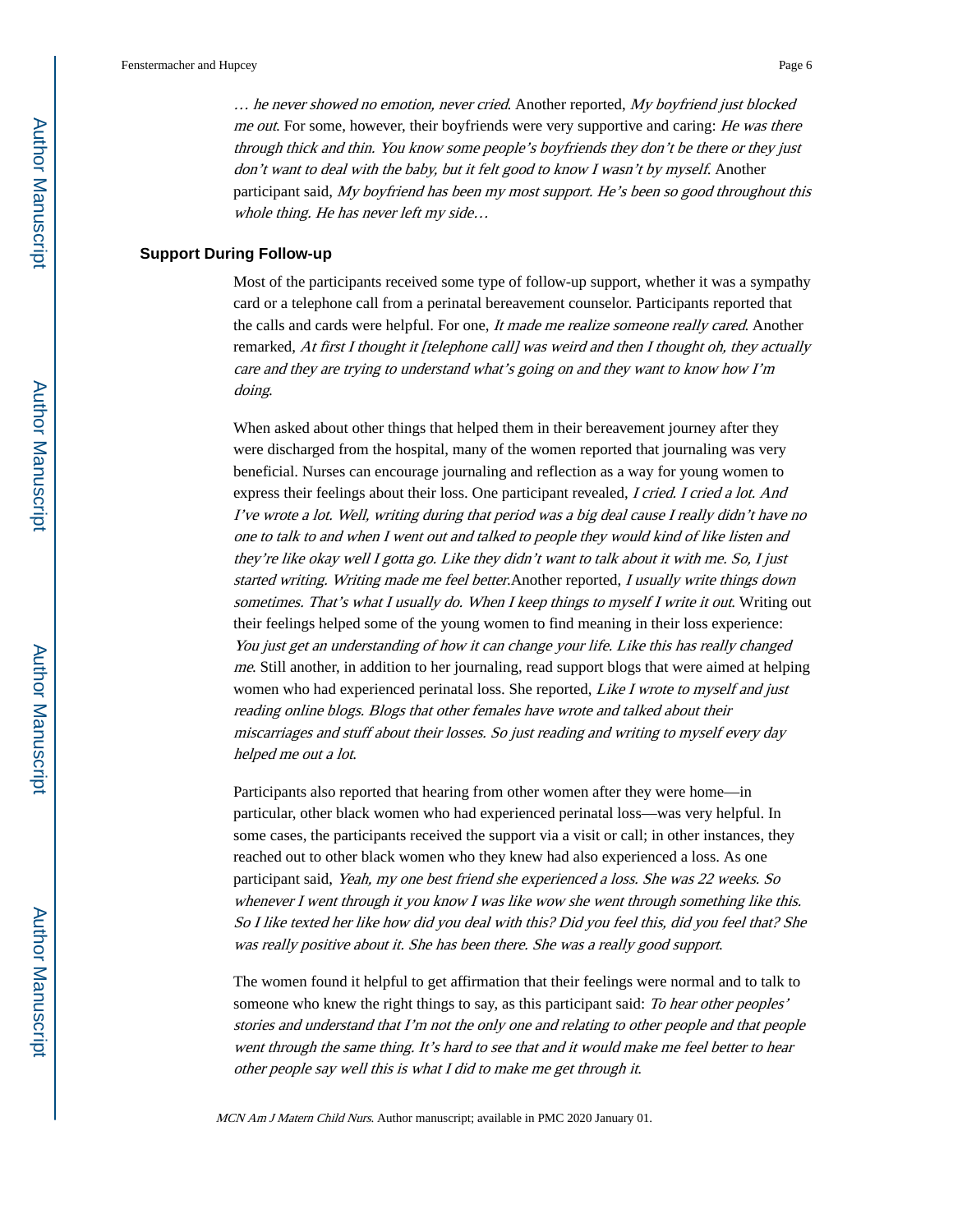One of the most notable sources of support came from the women of the family, most often the mother or maternal grandmother. Almost every participant spoke of a strong and faithful maternal figure in her home or extended family who offered emotional, physical, and financial support and guidance through the immediate bereavement experience. One explained, My mother and my grandmother. They're the biggest support that I've had throughout the whole thing. Another described how her grandmother looked after her in the days that followed her hospital discharge: When I came home she wouldn't let me go anywhere, she wouldn't let me even stay in my own room for a couple days, probably for like a week until I got myself together. Cause I couldn't really sleep by myself.

#### **What Didn't Help?**

Participants shared what helped them in their bereavement experience, but they also were asked to describe what did not help. Interestingly, they reported that their friends did not offer much support and understanding after their loss: 'Get over it.' A lot of people would say 'get over it' … but when I did hear it, it hurt. Another said, My friends weren't there for me at the time I needed them. Likewise, one participant who was partnered at the time of her loss reported that her boyfriend was not supportive and understanding: And the hospital gave us a box with all of the baby's things and my boyfriend, he said he never wanted to look at it, he never wanted to talk about it. I just felt like he didn't care.

Responses of the few participants who attended a hospital-based perinatal bereavement support group revealed that it was not helpful to them, owing to age and marital status differences with other group participants: Yeah, we went to the support group and they were really good about everything but they were all married and so I kind of felt left out. Another said, Like it was good to get it out and it was good to talk, but I felt like I needed like a younger person.

When asked if they thought a bereavement support group was a good idea and if they believed it would be helpful, one participant replied, I don't know. I just don't like to re-live and go through some of the things that have already happened. I try to move on and get past it… It's a great idea and I'm not putting or degrading down but I just don't think I could relive that again or just keep talking about it over and over and over again. Another replied with ambivalence: Yeah a support group. Yeah for our age, yeah that would be helpful for some people but I don't think that most because you're like sad and depressed and stuff like that and I don't think that most people would come. Some people, well some people are more open about it so maybe they would come. You know it would be helpful for some people … but I tend to keep everything inside.

# **Clinical Nursing Implications**

Nurses and other healthcare providers play a major role in planning and providing culturally sensitive and developmentally appropriate bereavement support aimed at helping young women through the experience of perinatal loss and the bereavement that follows. Although high-quality evidence about effectiveness of perinatal bereavement support interventions is lacking, many bereavement support practices have been widely adopted as standard of care (Endo et al., 2015). DiMarco, Menke, and McNamara (2001) suggest that the best teachers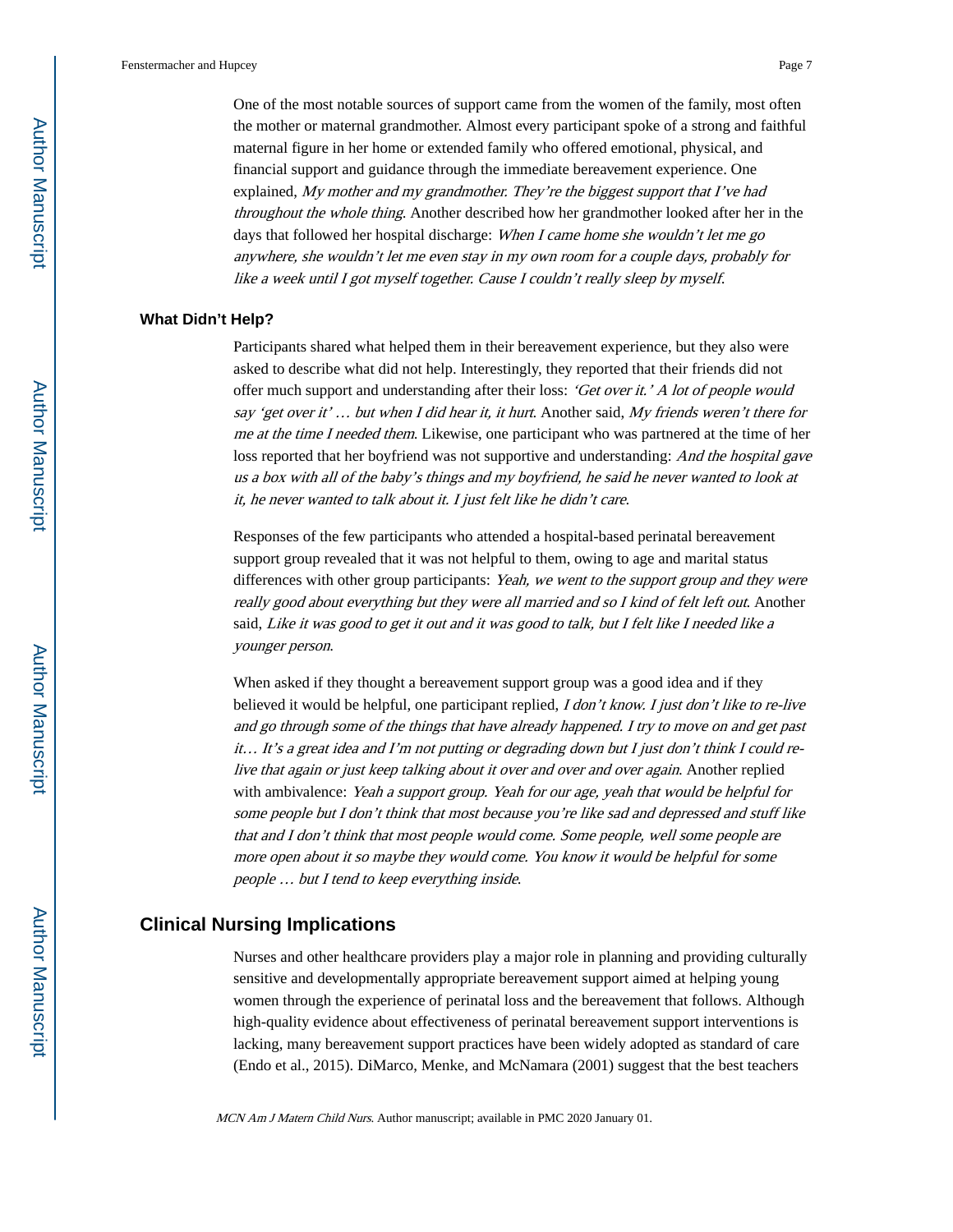to help nurses learn about the needs of bereaved parents are the parents themselves. Improving our understanding of the factors that affect the perinatal bereavement experience will improve care (Wright, 2011). This study adds evidence about the perinatal bereavement support needs of black adolescents.

In their study of early loss, Limbo, Glasser, and Sundaram (2014) explicated a process of "being sure"—that is, women experiencing a miscarriage want assurance about what is happening to them so that they can make appropriate treatment decisions. The researchers suggest that nurses can play a role in helping women realize the inevitability of their loss. In much the same way, the women in our study needed validation of their loss through clear and compassionate—but direct—communication.

The women in this study who chose to see and hold their baby reported feeling positive about their choice. Limbo and Kobler (2010) suggest that nurses must remain nonjudgmental and open to the preferences of bereaved mothers to offer information without bias. By being sensitive and attentive to the individual needs and wishes of the bereaved adolescent, nurses can prepare mothers for the experience by explaining what the baby will look and feel like, which may facilitate a positive memory of holding the baby.

Koopmans et al. (2013) describe the standard perinatal bereavement support interventions, such as photographs, footprints, and blankets or clothing that the baby wore. LeDuff et al. (2017) suggest that in spite of controversial evidence, memory items should be offered to help grieving parents. All of the participants in this study reported that the keepsakes that they received were comforting and meaningful to them. Nurses can facilitate collection of such items as photographs, a lock of hair, a baby blanket, and footprints or handprints in anticipation that the bereaved mother may have a desire to have them.

DiMarco et al. (2001) report that perinatal bereavement support groups may not be helpful for everyone, and this was the case for the women in our study, who reported feeling out of place amidst married couples. Given that the women in our study voiced that they felt supported by their mothers, grandmothers, and other black women who had experienced a perinatal loss, it may be helpful for hospitals who serve an urban population to offer a perinatal bereavement support group for young women and their family members Participants also found comfort in their faith in God. Thus, it may be helpful for nurses to assess the spiritual needs and preferences of young black women experiencing perinatal loss and to encourage them to reach out to their immediate families and to their community of faith for support. Nurses can offer anticipatory guidance to warn young women that wellmeaning people may say things that are hurtful, not with intention, simply because they do not know what to say. Many of the women in this study chose to journal their feelings about their loss and, in so doing, found meaning and came to terms with how the experience of perinatal loss had changed them. Black and Wright (2012) report that helping women reflect after their loss may facilitate their ability to make meaning of the bereavement experience. Given this finding, hospitals may wish to offer a memory journal to mothers who experience perinatal loss.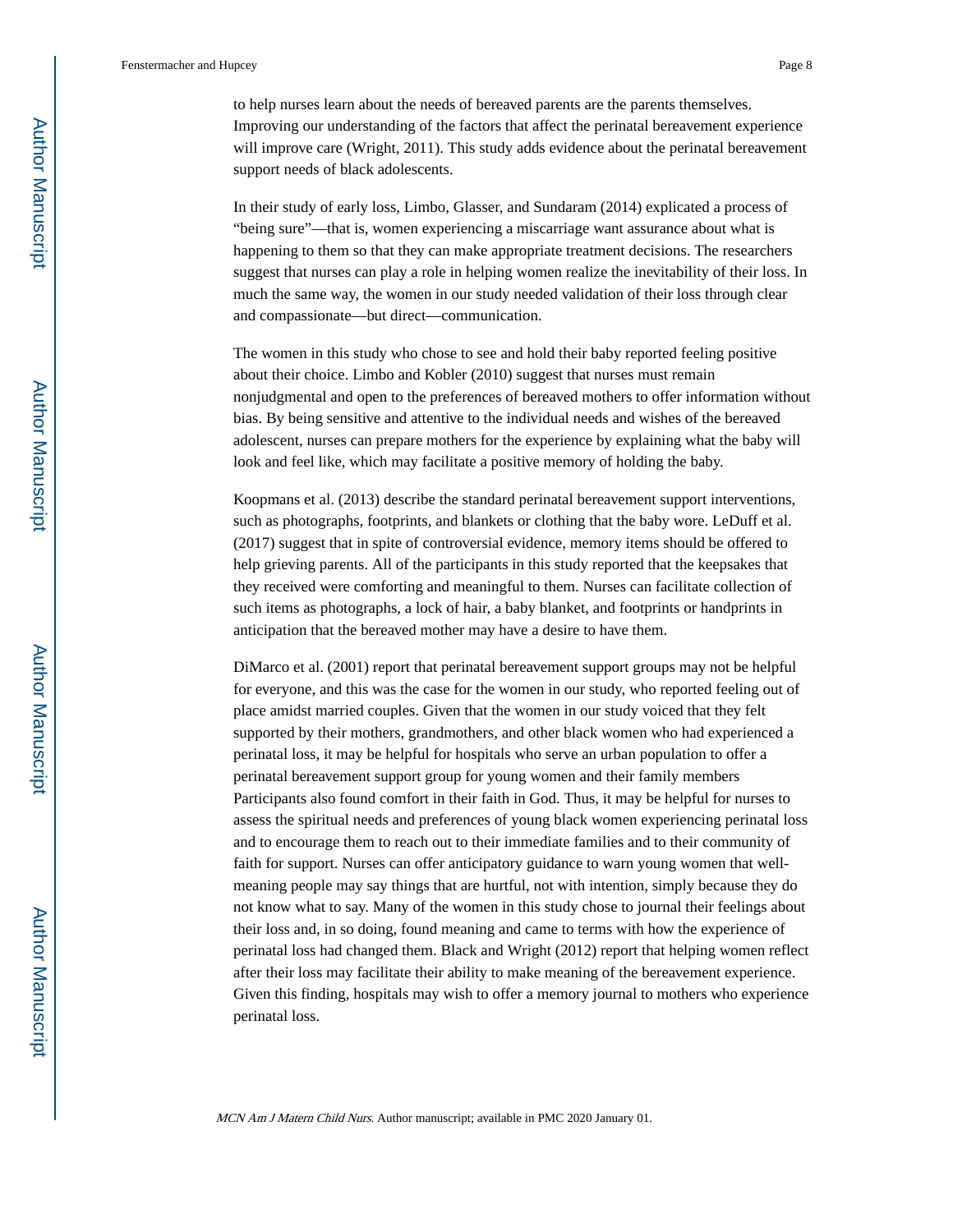Bereavement support should be provided through the continuum of the experience beyond the hospital to avoid complex grief responses (Donovan et al., 2015; Inati et al., 2017). Follow-up after hospital discharge is another opportunity to provide bereavement support. Nurses can suggest that young women read blogs that offer perinatal bereavement support. A critical transition may take place within the time that support is offered during follow-up as young women find meaning in the experience and gain new perspective about their loss experience (Fenstermacher, 2014). For some women, the experience of pregnancy loss may result in posttraumatic growth, expressed as having greater compassion towards others who have had a loss along with a feeling of appreciation for life in general (Black & Wright, 2012). During the follow-up telephone calls, nurses can ask, How has this experience changed you? The bereavement experience that follows perinatal loss is a time when adolescents seem ripe for encouragement from nurses, parents, teachers, or mentors to follow their dreams and recognize how they have changed in a positive way through the process of enduring to gain new perspective.

# **Acknowledgments**

Funding source: The original study was supported by National Research Service Award F31 NR010816 and the Beta Sigma Chapter of Sigma Theta Tau at Pennsylvania State University

### **References**

- Barfield WD (2016). Standard terminology for fetal, infant, and perinatal deaths. Pediatrics, 137(5), e1–e5. doi:10.1542/peds.2016-0551
- Black BP, & Wright P (2012). Posttraumatic growth and transformation as outcomes of perinatal loss. Illness, Crisis, & Loss, 20(3), 225–237. doi:10.2190/IL.20.3.b
- Corbin J, & Strauss A (2008). Basics of qualitative research: Techniques and procedures for developing grounded theory (3rd ed.). Los Angeles, CA: Sage Publications.
- DiMarco MA, Menke EM, & McNamara T (2001). Evaluating a support group for perinatal loss. MCN The American Journal of Maternal Child Nursing, 26(3), 135–140. doi: 10.1097/00005721-200105000-00009 [PubMed: 11372211]
- Donovan LA, Wakefield CE, Russell V, & Cohn RJ (2015). Hospital-based bereavement services following death of a child: A mixed study review. Palliative Medicine, 29(3), 193–210. doi: 10.1177/0269216314556851 [PubMed: 25395578]
- Endo K, Yonemoto N, Yamada M (2015). Interventions for bereaved parents following a child's death: A systematic review. Palliative Medicine, 29(7), 590–604. doi:10.1177/0269216315576674 [PubMed: 25805741]
- Fenstermacher KH (2014). Enduring to gain new perspective: A grounded theory study of the experience of perinatal bereavement in Black adolescents. Research in Nursing and Health, 37(2), 135–143. doi: 10.1002/nur.21583 [PubMed: 24391049]
- Fenstermacher K, & Hupcey JE (2013). Perinatal bereavement: A principle-based concept analysis. Journal of Advanced Nursing, 69(11), 2389–2400. doi:10.1111/jan.12119 [PubMed: 23458030]
- Gregory ECW, Drake P, & Martin J (2018). Lack of change in perinatal mortality in the United States, 2014–2016. (NCHS Data Brief No. 316). Hyattsville, MD: National Center for Health Statistics.
- Inati V, Matic M, Phillips C, Maconachie N, Vanderhook F, & Kent AL (2017). A survey of the experiences of families with bereavement support services following a perinatal loss. Australian New Zealand Journal of Obstetrics and Gynaecologists, 58(1), 54–63. doi:10.1111/ajo.12661
- Koopmans L, Wilson T, Cacciatore J, & Flenady V (2013). Support for mothers, fathers and families after perinatal death. Cochrane Database of Systematic Reviews, 2013, Issue 6. Art. No.: CD000452. doi:10.1002/14651858.CD000452.pub3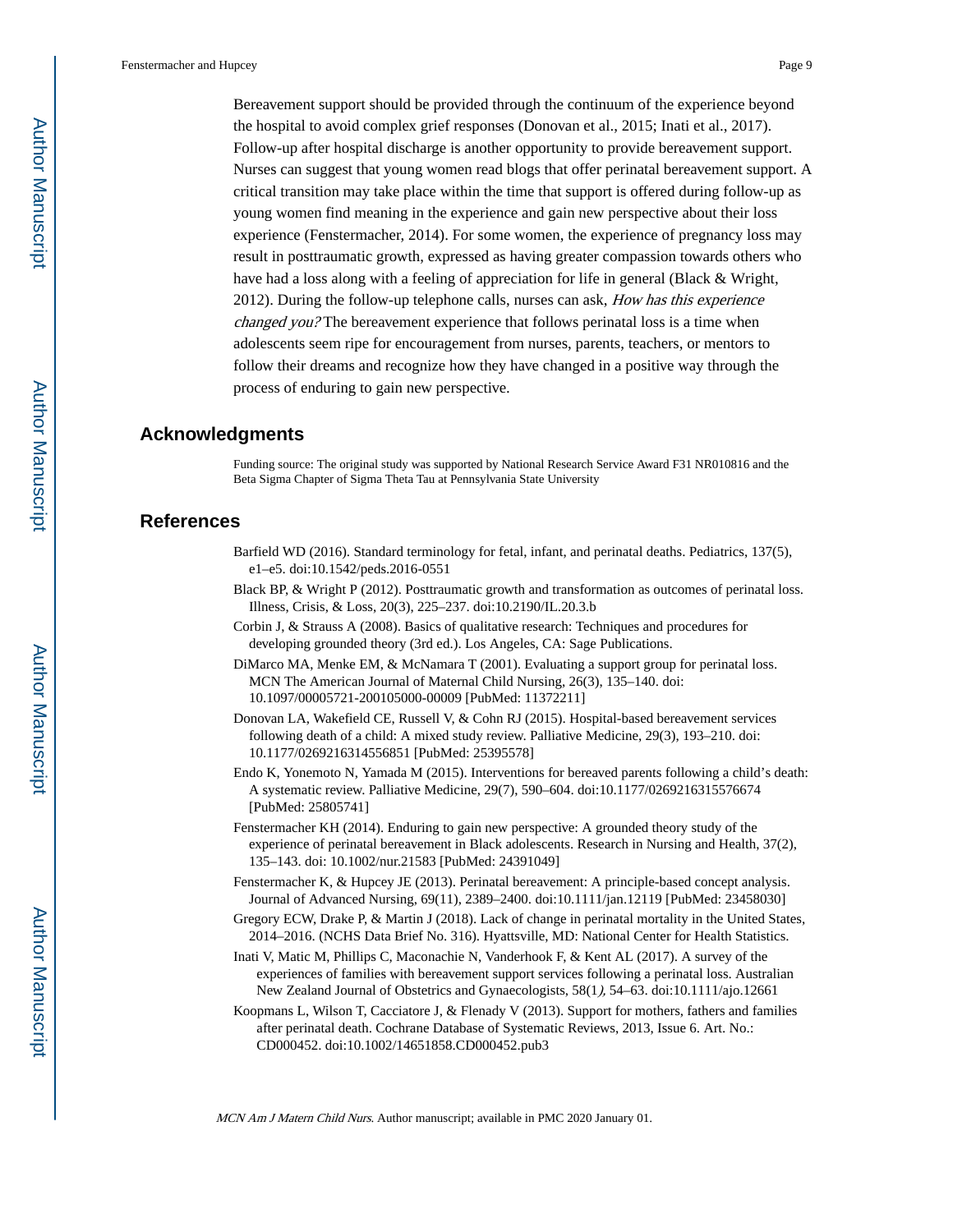- LeDuff LD, Bradshaw WT, & Blake SM (2017). Transitional objects to facilitate grieving following perinatal loss. Advances in Neonatal Care, 17(5), 347–353. doi:10.1097/ANC.0000000000000429 [PubMed: 28891820]
- Levang E, Limbo R, & Ziegler TR (2018). Respectful disposition after miscarriage: Clinical practice recommendations. MCN The American Journal of Maternal Child Nursing, 43(1), 19–25. doi: 10.1097/NMC.0000000000000389 [PubMed: 29045244]
- Limbo R, Glasser JK, & Sundaram ME (2014). Being sure: Women's experience with inevitable miscarriage. MCN The American Journal of Maternal Child Nursing, 39(3), 165–174. doi: 10.1097/NMC.0000000000000027 [PubMed: 24472796]
- Limbo R, & Kobler K (2010). The tie that binds: Relationships in perinatal bereavement. MCN The American Journal of Maternal Child Nursing, 35(6), 316–321. doi:10.1097/NMC. 0b013e3181f0eef8 [PubMed: 20724952]
- Limbo R, Kobler K, & Levang E (2010). Respectful disposition in early pregnancy loss. MCN. The American Journal of Maternal Child Nursing, 35(5), 271–277. doi:10.1097/NMC. 0b013e3181e6f084 [PubMed: 20706096]
- MacDorman MF, & Gregory ECW (2015). Fetal and perinatal mortality: United States, 2013. National Vital Statistics Reports, 64(8), 1–24.
- Wright PM (2011). Barriers to a comprehensive understanding of pregnancy loss. Journal of Loss and Trauma, 16(1), 1–12. doi.org/10.1080/15325024.2010.519298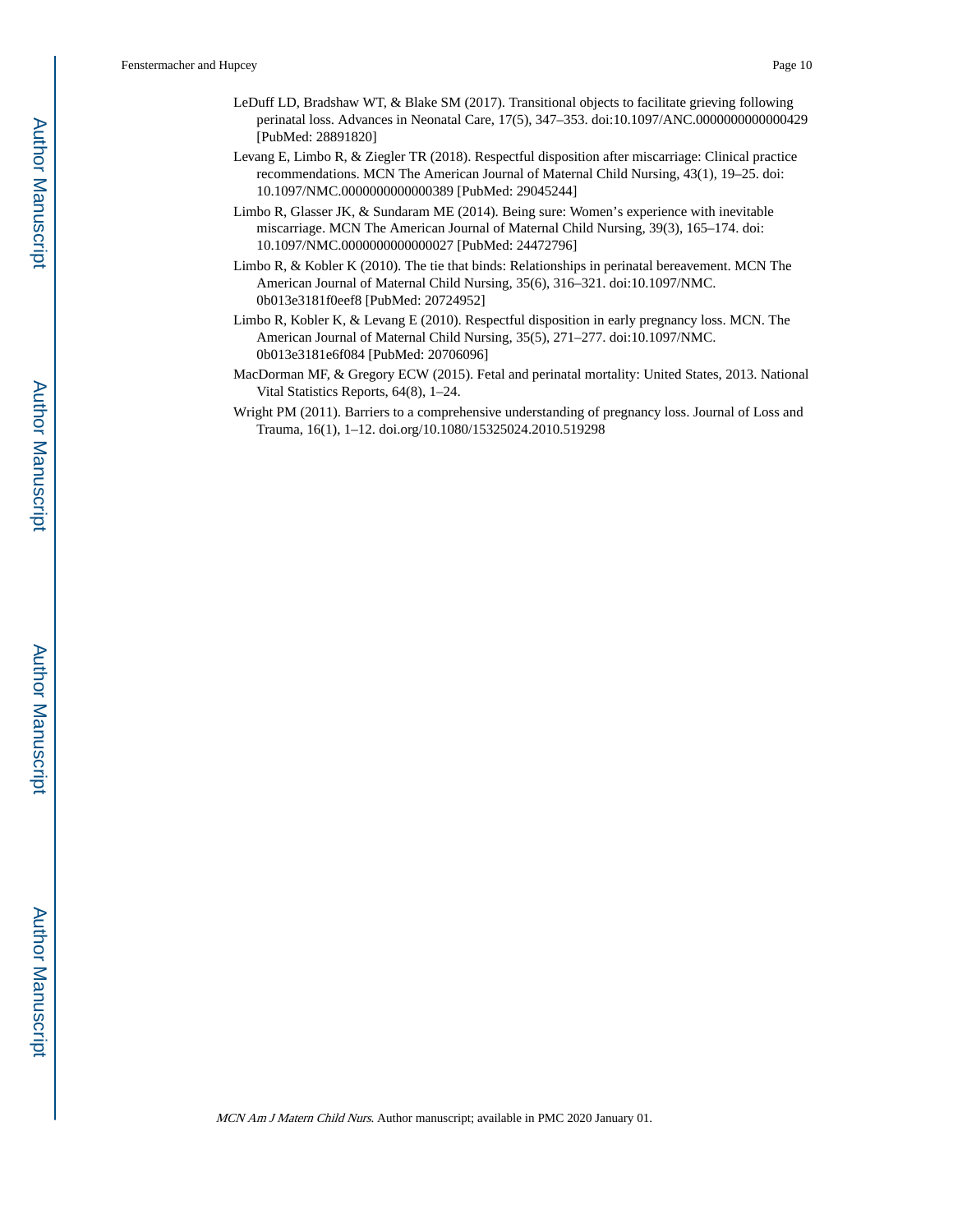# **Callouts**

- **•** Although young black women have a high rate of perinatal loss, little research has been done to describe their perinatal bereavement experience.
- **•** Nurses can offer culturally sensitive bereavement support at several points of transition in the perinatal bereavement trajectory.
- **•** Black adolescents who experience perinatal loss need clear information and compassion during their loss event.
- **•** Assessment of spiritual needs is an important part of providing culturally sensitive care to black adolescents.
- **•** Encouraging journaling and reflection after perinatal loss may help black adolescents to find meaning and new perspective.